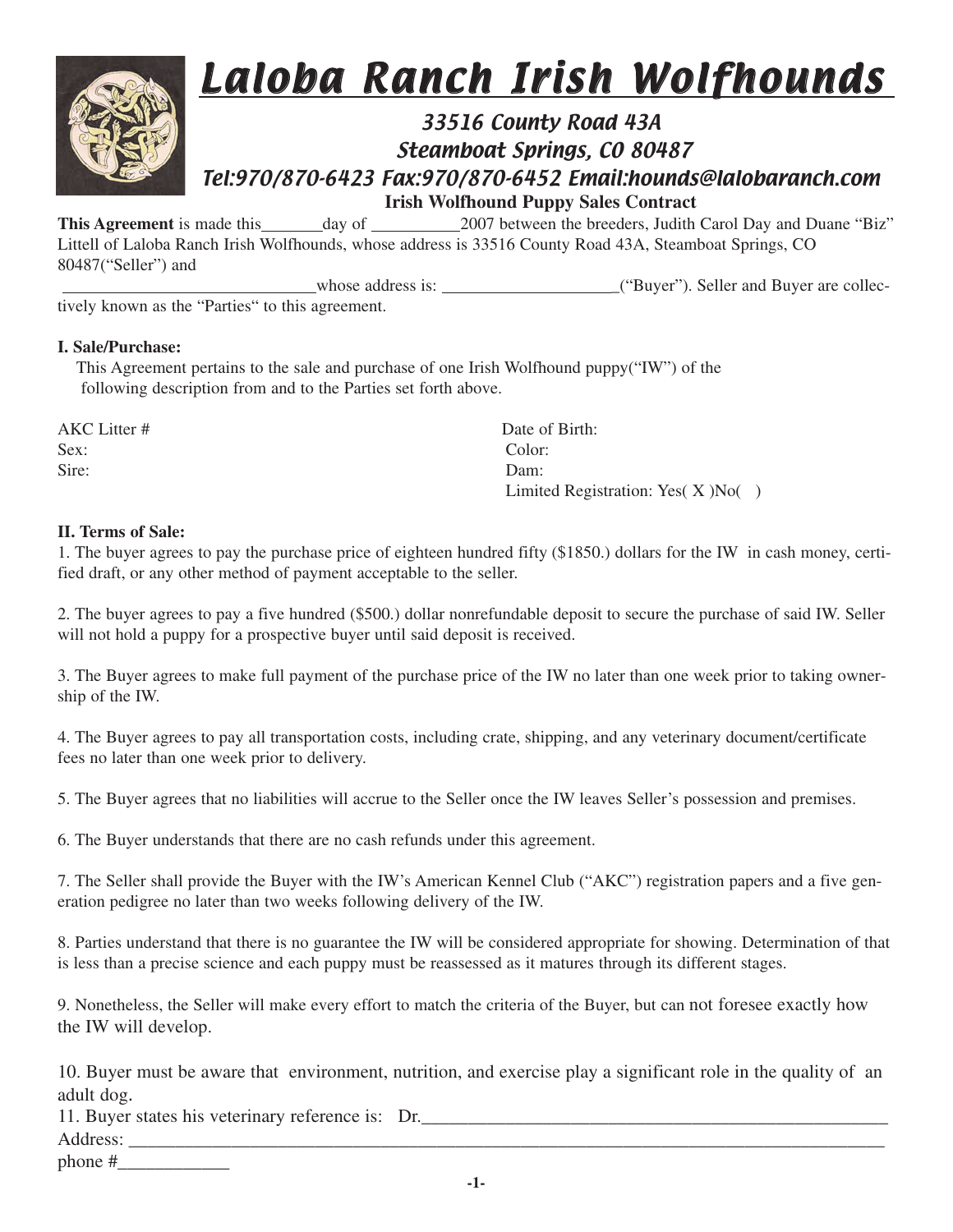**Irish Wolfhound Puppy Sales Contract (Page 2)**

### **III. Health Guarantee and Warranties: The Seller warrants:**

1. The IW is in good health at the time the puppy leaves the possession of the Seller, and that the IW has had the following shots on the dates indicated below:

| Date |
|------|
| Date |
| Date |

2. The IW has been wormed by the following brand wormer on the dates indicated: Nemex-2 Dates:

3. IW is sold with a limited five(5) day health guarantee, and the IW should be checked immediately by a qualified veterinarian of the Buyer's choice. If the IW is found to be ill, The Buyer shall notify the Seller within 24 hours and provide written statement from the attending veterinarian detailing the medical findings to the IW's condition. Seller reserves the right to have the dog re-examined by Seller's veterinarian of choice. In case of a difference of opinion, the seller's veterinarian's opinion will prevail. Any condition that is minor, correctable, or a breed-related minor condition is not covered and any condition that could go away or is considered to be a condition that an IW will likely grow out of, or a condition caused while in the buyer's possession is not covered. If the IW is then found not to be in good health, Seller will resume possession of the IW if this is agreeable to both parties, and the Seller will provide the Buyer with a replacement IW of the same or similar quality as soon as convenient to the Seller and following the return of the ill IW along with all papers returning ownership to the Seller. Any transportation costs will be shared 50/50.

4. The Seller does not accept responsibility for any contagious disease diagnosed after (5) days from the date of leaving Seller's possession.

5. The IW is sold with a one year warranty that it is free of severe incapacitating genetic or hereditary defects. Should any such defect arise within this time period, the buyer's veterinarian must provide a written report of such genetic defects to the Seller and the Seller's veterinarian of choice. If the Buyer's and Seller's veterinarian agree that the genetic illness is shown to originate with the Seller, the Seller will provide the Buyer with a replacement IW of the same or similar quality as soon as convenient for the Seller. In case of a difference of opinion between buyer's and seller's veterinarian, the seller's veterinarian's opinion will prevail. It is not necessary to return the defective dog to the seller before a replacement dog is transferred. Any transportation costs that arise will be shared by the Parties on a 50/50 basis.

6. The Seller does not extend any other health guarantee or warranty except in the case as set forth above. This warranty does not extend to muscular/skeletal problems brought on by environmental factors such as injury caused by accident, improper exercise, or improper diet. These factors will be determined by buyers and sellers veterinarian. In case of a difference of opinion, the seller's veterinarian's opinion will prevail. Any indication that buyer has allowed improper activity including but not restricted to climbing stairs, exposing the wolfhound puppy to being broad sided by another animal or pet, allowing the IW to play in deep snow or sand, or feeding a diet not acceptable for correct wolfhound growth will negate all warranties.

### **Buyer Warranties:**

1. Buyer agrees that the IW is to be kept as a house pet only and is never to be left penned, crated, kenneled, garaged or tied and tethered. When the buyer is home, the IW is to be allowed to be at his owners side and in the home as a beloved member of the family. The IW will spend night time considered "bedtime" inside the home. Buyer shall provide the IW with humane care and maintain it in accordance with all current and future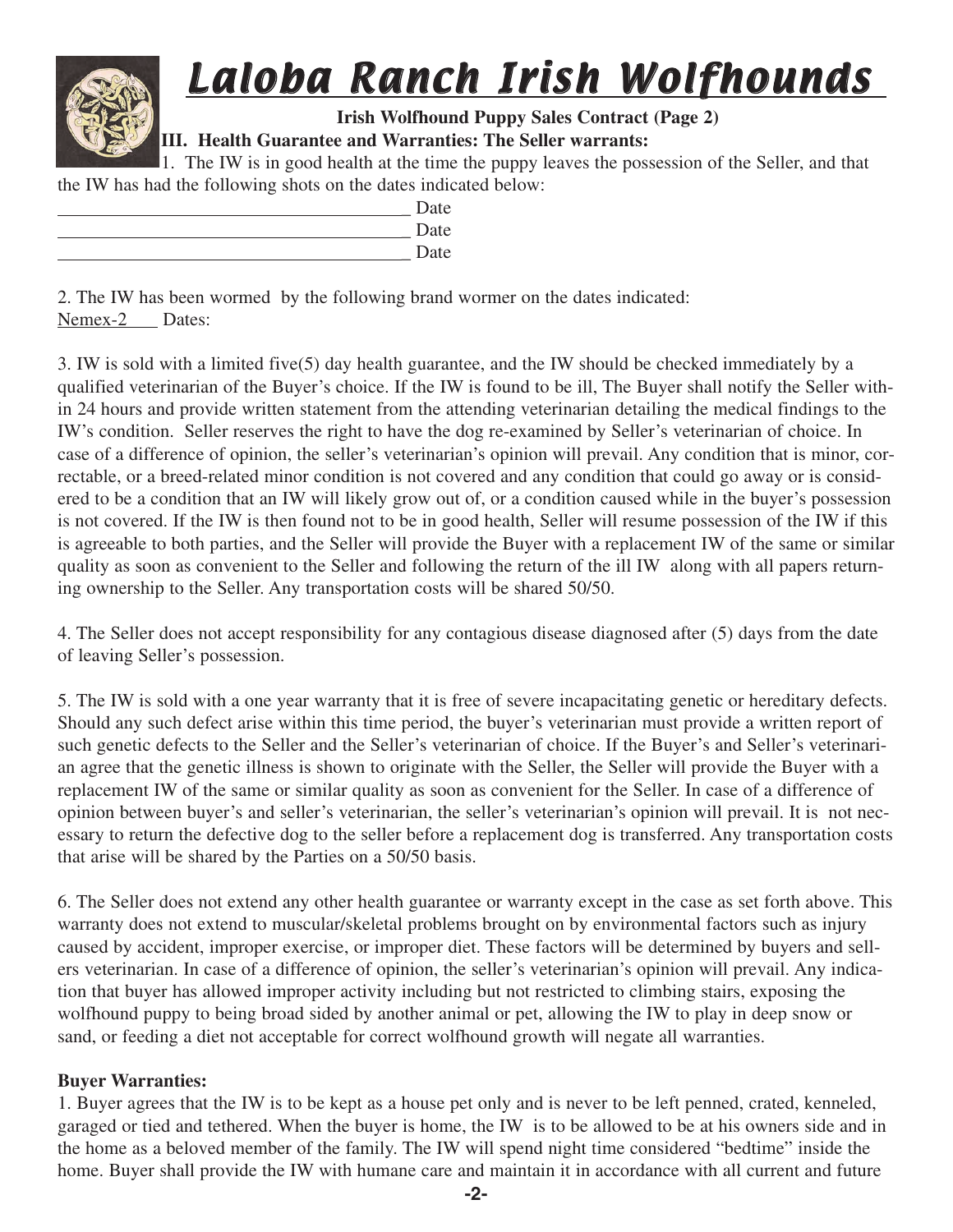

### 33516 County Road 43A Steamboat Springs, CO 80487 Tel:970/870-6423 Fax:970/870-6452 Email:hounds@lalobaranch.com **Irish Wolfhound Puppy Sales Contract (Page 3)**

#### **Buyer Warranties continued:**

state, county, and municipal law and ordinances where the Buyer maintains residence.

2. The buyer shall provide the IW with adequate and nutritional food, fresh water at all times, shelter, affection, love and medical care, including all necessary shots and medication recommended by a qualified veterinarian. The buyer agrees to provide the IW with all proper veterinary care upon sickness, disease, or injury, and shall take the IW to a veterinarian at least once a year for an annual health examination and routine vaccinations.

3. Buyer shall not feed kibble or puppy chow above 26% protein. Puppy chow is not to be fed after 6 months of age.

4.Buyer agrees that they will never allow their hound to ride in the bed of a pick up truck. Buyer understands that this is cause for the seller to reclaim the dog with no further questions and no refund.

5. The Buyer shall if possible provide a fully fenced yard for the IW and other humane means of exercise and shall not keep the IW constantly confined or constantly outdoors.

6. Buyer accepts responsibility for maintaining and filing the AKC registration papers of the IW, once the AKC form has been provided by the Seller.

7. If for any reason, the Buyer can not keep the IW, the buyer shall notify the Seller immediately. The IW shall not be sold, transferred, or given to any rescue organization, individual, or entity for the purpose of sale, resale, nor to the public, or any research institution where medical experimentation or other practices take place.

8. Should Buyer wish to place the IW in another home, Buyer must contact the Seller and allow the Seller the first option of taking the IW back and no monies will be due.

9. The Buyer shall allow the Seller the opportunity to assist in finding a suitable home for the IW should the buyer no longer be able or willing to provide a proper environment.

10. The Buyer shall contact the Seller for approval of any prospective new owner and inform the Seller of the new name and address of any prospective new owner.

11.Buyer grants Seller the right to follow up at any time including visitation to verify that these conditions are being met with in regard to the total care of the IW.

12. If the Buyer fails to maintain the proper care and attention or if the IW is found to be allowed to run at large or found to be neglected, abused, or allowed to live in poor health or poor conditions, the buyer grants the Seller forever the right of repossession to take said IW back immediately, with no monies and no further explanations required by either party.

13. Buyer agrees to register the dog as "......of Laloba" or "Laloba's..."on any dog purchased for show or approved for breeding. Any IW sold as a Show/Breeding dog shall also be registered with the Sellers as Co-Owners. Co-ownership shall not extend beyond the official registration. However, All breedings must be approved by Seller as Co-owner but no other restrictions or responsibility to or by Seller shall exist.

### **Spaying - Neutering:**

### **SPAYING/NEUTERING shall NOT be done BEFORE 18 months from the birth of an IW UNLESS approved by the seller. DO NOT LET YOUR VET TALK YOU INTO SURGERY PRIOR TO THIS!.**